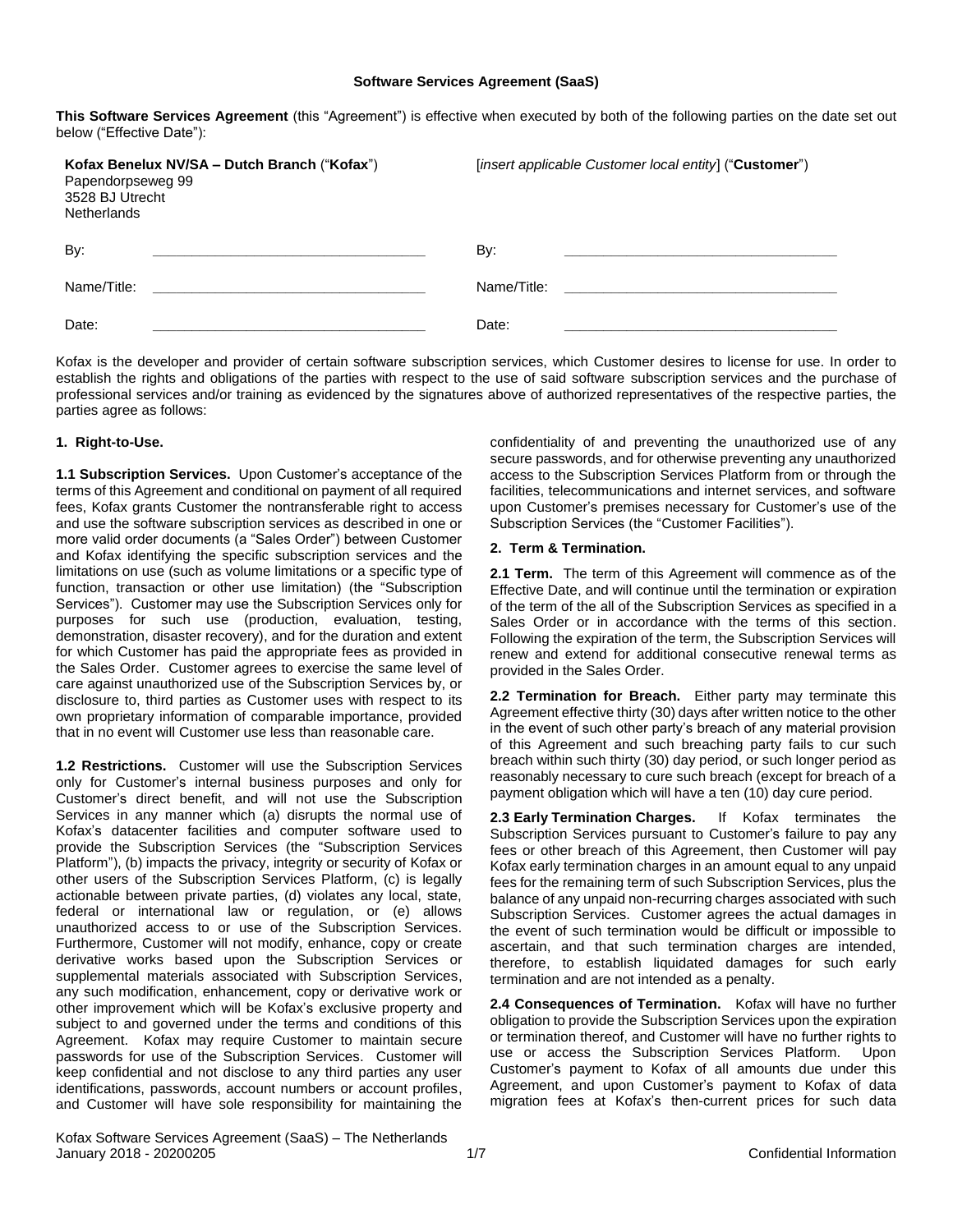migration services, Kofax will deliver to Customer its objects/images including metadata then located upon the Subscription Services Platform. If Customer fails to pay all such amounts within ten (10) business days following the termination or expiration of the Subscription Services, Kofax may permanently delete such objects/images/metadata from the Subscription Services Platform with no liability or further obligation to Customer with respect to such objects/images/metadata, except as provided under Section 22 below. Kofax, at its option and upon a separate written agreement, may provide customization, reformatting, and other migration/conversion services related to such objects/images/metadata upon Customer's payment to Kofax of fees for such services at Kofax's then-current rates for Professional Services.

**2.5 Continuing Obligations.** The terms and conditions in this Agreement that by their nature and context are intended to survive any termination or expiration of the term of this Agreement, including, without limitation, Sections 2, 6, 7, 10 through 22, will survive such termination or expiration of the term of this Agreement for any reason and will be fully enforceable thereafter.

# **3. Subscription Services.**

**3.1 Subscription Services.** Kofax will provide the Subscription Services, including maintenance and support for the Subscription Services (the "Subscription Services Support"), in accordance with the Subscription Maintenance and Support Services Summary attached as Schedule A to this Agreement. The Subscription Services Support will include one (1) annual upgrade to Customer's production environment and test environment. Customer consents to application of all upgrades, enhancements and new releases to the Subscription Services Platform, and will timely cooperate with such application of upgrades, enhancements and new releases. The Subscription Services are subject to the storage Customer acquires as described in the Sales Order, such storage which Customer may upgrade upon payment of additional fees at Kofax's then current pricing.

**3.2 Client Component Software.** If the Subscription Services includes a software client component installed in Customer's desktop environment ("Client Component Software"), Customer is granted a non-exclusive and non-transferable license to use such software for the term of the Subscription Services. Any portion of such Client Component Software that constitutes third party software, including software provided under a public license, is licensed to Customer subject to the terms and conditions of the software license agreements accompanying such third party software, or as set forth in the thirdpartylicenses.txt file accompanying the software.

**3.3 Management of Subscription Services Platform.** Kofax will manage and maintain the Subscription Services Platform, including the OS and database, and Customer will not have physical access to the Subscription Services Platform hardware. Kofax will supply the Internet Protocol ("IP") addresses and/or DNS names, hostnames and logon information to Customer, and reserves the right to change IP address upon notice to Customer by e-mail. Any web endpoints on the Subscription Services Platform requiring an SSL certificate will be set up with a Kofax provided DNS name and third party SSL certificate. Customer may not provide Customer's own internal or external CAgenerated SSL certificates. The Subscription Services Platform may be operated by Kofax or by one or more third parties under agreements with Kofax.

# **4. Professional Services Engagements.**

**4.1 Professional Services.** Kofax will provide Customer implementation, consulting, and other services ("Professional Services") as described in the Sales Order and/or associated Statement of Work ("SOW"). Customer will pay Kofax fees for the Professional Services as provided in the Sales Order and SOW, together with reasonable travel expenses incurred in connection with Professional Services. Professional Services and travel and living expenses are invoiced as incurred, or as otherwise may be provided in the Sales Order and SOW. Each Professional Services engagement between Kofax and Customer will be a separate and distinct transaction from Customer's purchase of the Subscription Services, and Customer's payment obligations with respect to the Subscription Services are wholly independent of and not contingent upon Kofax's performance of any Professional Services.

**4.2 Termination of Professional Services.** Except as may be provided in a Sales Order, Customer may terminate any engagement of Professional Services prior to completion effective ten (10) business days after providing Kofax written notice of such termination together with payment for all Professional Services and reimbursement of all travel and living expenses incurred through the date of Kofax's receipt of such notice; provided, that Kofax also will be entitled to payment for any non-cancelable obligations associated with the work subject of such Professional Services, including, without limitation, any partially completed deliverables which pertain to milestones.

**4.3 Additional Professional Services.** Additional Professional Services outside the scope provided in the Sales Order and/or SOW, including any services provided to remedy any Subscription Services Support or performance issues caused by or resulting from Customer's failure to comply with Customer's responsibilities as provided in this Agreement, are provided at Kofax's thencurrent rates. Any additional Professional Services or modification of Professional Services will require written project change request or additional SOW signed by Kofax and Customer prior to the commencement of such Professional Services, such project change request or additional SOW which will provide the fees for such Professional Services.

## **5. Customer Responsibilities.**

**5.1 Customer Facilities.** Customer is responsible for providing network connectivity between Customer's local environment and the Subscription Services Platform, and Customer is responsible for installation, testing and operations of the Customer Facilities, and for paying all third-party access fees incurred by Customer to access and use the Subscription Services.

**5.2 Access to Facilities.** Customer will provide Kofax with timely access to Customer's facilities and to an adequate work area to perform the Professional Services, and will provide timely participation of Customer's functional and/or information technology staff as necessary for the delivery of the Subscription Services and Professional Services.

**5.3 Third Parties.** Customer is solely responsible for compliance with the Customer's obligations under this Agreement by any outside consultants or other third parties engaged by Customer for the implementation and/or provision of other services associated with the Subscription Services, including, without limitation, the protection, non-disclosure and limitation upon the use of Kofax's confidential information. Any breach or other violation of the terms

Kofax Software Services Agreement (SaaS) – The Netherlands January 2018 - 20200205 2/7 Confidential Information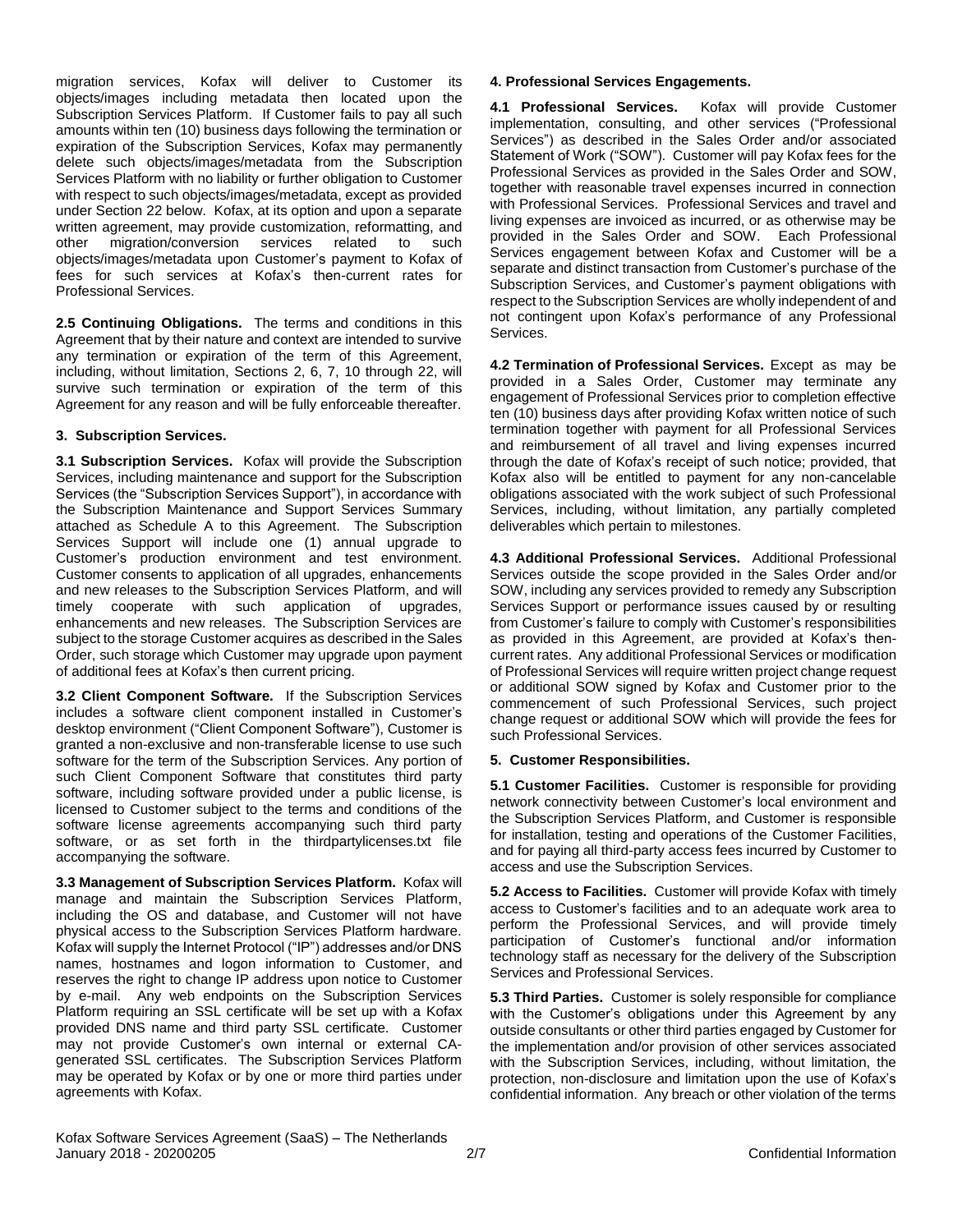of this Agreement by such a third party will be deemed a breach or violation by Customer, and Kofax will be entitled to all remedies available to it as a result of such breach or violation.

# **6. Payment.**

**6.1 Fees.** Customer will pay Kofax the Subscription Services recurring fees and non-recurring fees, Professional Services fees and other fees as provided in the Sales Order.

**6.2 Invoices and Payment.** The Subscription Services fees, Professional Services fees and other fees are invoiced on the Effective Date unless otherwise mutually agreed by the Parties in writing. Invoices for Professional Services will be issued consistent with the terms of the applicable SOW and/or Sales Order, or otherwise upon receipt of the applicable Sales Order if purchased in advance. All Subscription Services fees, Professional Services fees, other fees, and all travel and living expenses are payable within thirty (30) calendar days after invoice date, and interest shall accrue on invoiced amounts not paid within such thirty (30) calendar days after invoice date at the lower of 1.5 percent (1.5%) per month for each month (or fraction thereof) that payment is not received by Kofax, or the maximum percentage allowed by applicable law. All such fees are payable in the currency set forth in the Sales Order, and are nonrefundable and non-cancellable.

**6.3 Taxes.** All fees payable under this Agreement are exclusive of taxes and any shipping or freight, and Customer will pay or reimburse all sales, use, VAT or excise taxes, duties or assessments arising on or measured by amounts payable to Kofax hereunder, as well as all shipping and freight.

**6.4 Failure to Pay.** Kofax may invoke any or all available remedies if any payment is not made when due, including, without limitation, the right to suspend the Subscription Services and/or Professional Services and its other performance under this Agreement without any liability to Customer or any other person for any damages, losses or other amounts arising from or related to such suspension of performance. Customer will reimburse Kofax for all costs and expenses arising from Kofax's collection of amounts due under this Agreement, including, without limitation, reasonable attorneys' fees.

## **7. Copyright; Ownership of Intellectual Property.**

**7.1 Ownership of Intellectual Property.** Kofax will retain all title to and ownership of all proprietary documentation, software, techniques, tools and processes used by Kofax and/or developed by Kofax in providing the Subscription Services and Professional Services or in utilizing software utilized by Kofax in providing the Subscription Services or any tools associated with such software, including, without limitation, all written materials, copyright and patent rights, and other intellectual property rights.

**7.2 Copyright.** No product or service provided under this Agreement will be deemed a "work-made-for-hire". In accordance with copyright law, Customer may not, and Customer may not allow any third party, to remove any product identification, copyright legend or other notices. Except, and to the extent expressly provided in this Agreement, no other right is hereby transferred or granted to Customer, including any license by implication, estoppel or otherwise, under any patent, trade secret, trademark or copyright. Customer may modify the training and/or other materials provided by Kofax only for Customer's internal use purposes, and Customer is solely responsible for any such modifications.

## **8. Limited Warranty.**

**8.1 Warranty.** Kofax warrants that it has the legal right to enter into this Agreement and the authority to provide the Subscription Services and Professional Services, and that the Professional Services will be performed by personnel familiar with the Subscription Services and in a workmanlike manner and in accordance with generally accepted industry standards. If Customer is dissatisfied with the performance of any Professional Services, Customer will within thirty (30) days calendar days following the completion of the Professional Services in question provide Kofax written notice describing the specific basis for such dissatisfaction, and Kofax, if necessary, will arrange for the performance of such Professional Services to the warranted level.

**8.2 Limitation on Warranty.** Kofax foregoing obligations are subject to the following: The Subscription Services warranty is void if Customer subjects the Subscription Services to misuse, or if Kofax cannot reasonably reproduce the error reported by Customer. Kofax's warranties for the Subscription Services and Professional Services do not extend to any interference with or failure or degradation of the performance of the Subscription Services caused by (a) Customer's failure to meet and comply with Kofax's specifications and requirements for implementation and/or execution of the Subscription Services, including as provided in this Agreement, (b) Customer's violation of any restrictions upon the use of the Subscription Services, or (c) Customer's installation, of any other software, hardware, product or apparatus in Customer's application environment following the date Customer has the ability to log on to the Subscription Services Platform.

**8.3 Disclaimer of Additional Warranties.** THE EXPRESS WARRANTIES ABOVE ARE IN LIEU OF ALL OTHER WARRANTIES, AND KOFAX MAKES NO REPRESENTATIONS OR WARRANTIES RELATING TO THE SOFTWARE,<br>SOFTWARE MAINTENANCE AND SUPPORT OR SOFTWARE MAINTENANCE AND SUPPORT OR PROFESSIONAL SERVICES, EXPRESSED OR IMPLIED, EXCEPT AS EXPRESSLY PROVIDED HEREIN, AND EXPRESSLY DISCLAIMS TO THE MAXIMUM EXTENT PERMITTED BY APPLICABLE LAW ANY AND ALL OTHER WARRANTIES, INCLUDING, BUT NOT LIMITED TO, ANY<br>IMPLIED WARRANTIES OF MERCHANTABILITY. IMPLIED WARRANTIES OF MERCHANTABILITY, SATISFACTORY QUALITY, FITNESS FOR A PARTICULAR<br>PURPOSE, OR SKILL AND CARE. ANY IMPLIED PURPOSE, OR SKILL AND CARE. WARRANTIES THAT BY LAW CANNOT BE DISCLAIMED ARE LIMITED IN DURATION TO THE GREATER OF (A) NINETY (90) DAYS FROM THE DATE OF THIS AGREEMENT, OR (B) THE SHORTEST PERIOD PERMITTED BY LAW.

# **9. Intellectual Property Indemnification.**

**9.1 Indemnification.** Kofax will indemnify and defend, at its own expense, any claim, suit or proceeding brought against Customer by a third party to the extent it is based upon a claim that Customer's use of the Subscription Services in the United States of America, Canada, Australia or the European Union (including the UK) and EFTA countries pursuant to this Agreement infringes upon any patent, copyright or trade secret of a third party. If Customer complies with the provisions hereof, Kofax will pay all damages, costs and expenses finally awarded to third parties against Customer in such action. If the Subscription Services are, or in Kofax's opinion might be, held to infringe as set forth above, Kofax may, at its option, (a) acquire the right for Customer to continue to use the Subscription Services upon the terms of this Agreement, (b) modify the Subscription Services to avoid or correct the infringement, or (c) replace the Subscription Services. If none of such alternatives are, in Kofax's opinion, commercially reasonable, Kofax, and Kofax's sole liability in addition to its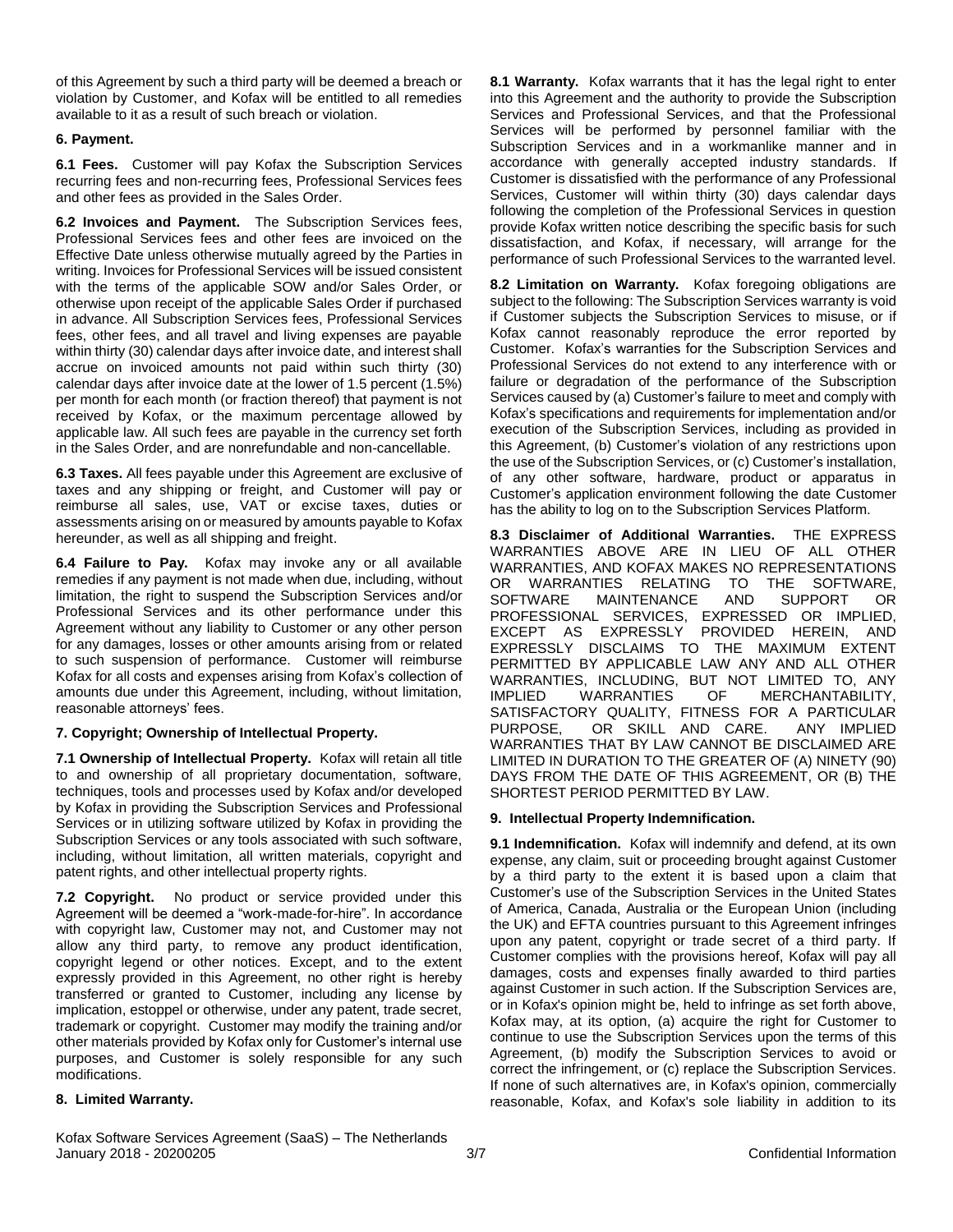obligation to pay awarded damages, costs and expenses as set forth above, will be to refund an equitable portion of the fees paid for the infringing Subscription Services.

**9.2 Conditions to Indemnification.** Kofax will have the sole right to control the defense of, and to settle or compromise, any claim of infringement concerning the Subscription Services, and Kofax's indemnification obligations are conditioned upon Customer (a) giving Kofax prompt written notice of any claim for which indemnity is sought, and (b) fully cooperating in the defense or settlement of any such claim. Subject to the foregoing, however, Customer, at Customer's own expense, may participate, through Customer's attorneys or otherwise, in the investigation, trial and defense of any such claim, demand or action and any appeal therefrom.

**9.3 Limitations on Indemnification.** Kofax will have no indemnification obligations or other liability for any claim of infringement concerning the Subscription Services arising as a result of (a) Customer's use of the Subscription Services in combination with any items not supplied by Kofax, (b) Customer's use of the Subscription Services outside the scope of the Customer's rights under this Agreement or otherwise in violation of the terms of this Agreement, or (c) any other act or omission by Customer which is a breach of any term of this Agreement.

**9.4 Exclusive Remedy.** The foregoing states Kofax's entire liability and Customer's exclusive remedy concerning infringement of intellectual property rights, including but not limited to, patent, copyright and trade secret rights.

#### **10. Limitation of Liability.**

**10.1** To the maximum extent permitted by law, in no event will either party be liable to the other party for damage consisting of: loss of profits or other economic loss, special, consequential, exemplary, or incidental damages (including without limitation any loss of business, profits, revenue, goodwill, use, or data), even if such party has been apprised of the likelihood of such damages occurring.**10.2** These limitations apply to all causes of action in the aggregate, including without limitation causes of action arising out of termination of this Agreement, breach of contract, breach of warranty, negligence, strict liability, misrepresentation, product liability and any other torts.

**10.3** The maximum aggregate cumulative amount of damages for which either party may be liable under this Agreement will be limited to the amounts actually paid or payable by Customer to Kofax for the affected Software and/or services under this Agreement during the eighteen (18) months preceding a claim.

**10.4** This section will not apply, however, to damages to the extent arising out of a claim a party's infliction of bodily injury (including death), breach of confidentiality under this Agreement or and Customer's breach of the license restrictions set forth in this Agreement.

**11. Assignment/Benefit of Agreement.** Neither party may assign or otherwise transfer this Agreement or any rights or obligations hereunder, including any assignment or transfer incident to the acquisition of a party's equity interests or a party's merger or consolidation with another entity or by operation of law, without the other party's prior written consent; provided, however, that either party may, upon prior written notice to the other, assign its rights and obligations hereunder to a person or entity acquiring all or substantially all of the assets of such party, including by merger, consolidation or other transfer of equity interests, if such acquiring person or entity agrees to be bound by the acquired

party's obligations under this Agreement. Kofax may also subcontract the provision of any services provided to Customer under this Agreement to an affiliate or third party and Kofax will remain responsible for the performance of such services in accordance with the terms of this Agreement. Subject to the foregoing, this Agreement will bind and inure to the benefit of the parties and their respective permitted successors and assigns.

**12. Notices.** All notices, demands or other communications provided under this Agreement must be in writing and will be deemed effectively delivered to the party when delivered at the address provided above (or such other address as a party subsequently may provide by notice to the other party). Notices may be delivered: (a) by email using a method that positively establishes receipt of the email by the recipient; (b) by personal, same or next day delivery; or (c) by commercial overnight courier with written verification of delivery. All notices so given will be deemed given upon the earlier of receipt or three (3) days after dispatch. Any notices sent to Customer hereunder also may be sent to the contact information for Customer as provided in a Purchase Order.

**13. Governing Law and Venue.** This Agreement will be construed and governed in accordance with the internal laws of the Netherlands, without regard to any rules of conflicts or choice of law provisions that would require the application of the laws of any other jurisdiction. The parties hereby submit to the exclusive jurisdiction and venue of the competent Court of Utrecht for any action or legal proceeding related to or arising under this Agreement, notwithstanding a plurality of defendants or the introduction of third parties, and waive any objections based on *forum non conveniens*; provided, however, that if for any reason said court does not have jurisdiction over the matter or a party, then Kofax may elect to commence any such action or proceeding in any court having jurisdiction over Customer. In each case, this Agreement will be construed and enforced without regard to the United Nations Convention on the International Sale of Goods.

**14. Waiver/Severability.** No failure to exercise or delay by a party in exercising any right, power, or remedy under this Agreement operates as a waiver of such right, power, or remedy. A single or partial exercise of any right, power, or remedy does not preclude any other or further exercise of that or any other right, power, or remedy. A waiver is not valid or binding on the party granting the waiver unless made in writing. If any one or more provisions of this Agreement is determined to be invalid, illegal, or unenforceable, the validity, legality, and enforceability of the remaining provisions will not be affected or impaired thereby and will nevertheless be binding between the parties. If any provision of this Agreement is found to be invalid, illegal, or unenforceable, the parties will modify that provision in a manner that gives effect to the intent of the parties in entering into the Agreement.

**15. Resolution of Disputes.** In the event of any dispute arising out of or relating to this Agreement, the parties will attempt in good faith to resolve such dispute through informal means, including timely escalation of the dispute to senior management having full settlement authority. If the dispute is not resolved as a result of these efforts, either party may refer the matter to the courts as described in Section 13.

**16. Force Majeure.** Neither party will be liable or in default for any delay or failure in performance under this Agreement (except for payment obligations) resulting from acts of God, civil or military authority, acts of the public enemy, war, riots, civil disturbances, insurrections, accidents, fire, explosions, earthquakes, floods, the

Kofax Software Services Agreement (SaaS) – The Netherlands January 2018 - 20200205 4/7 Confidential Information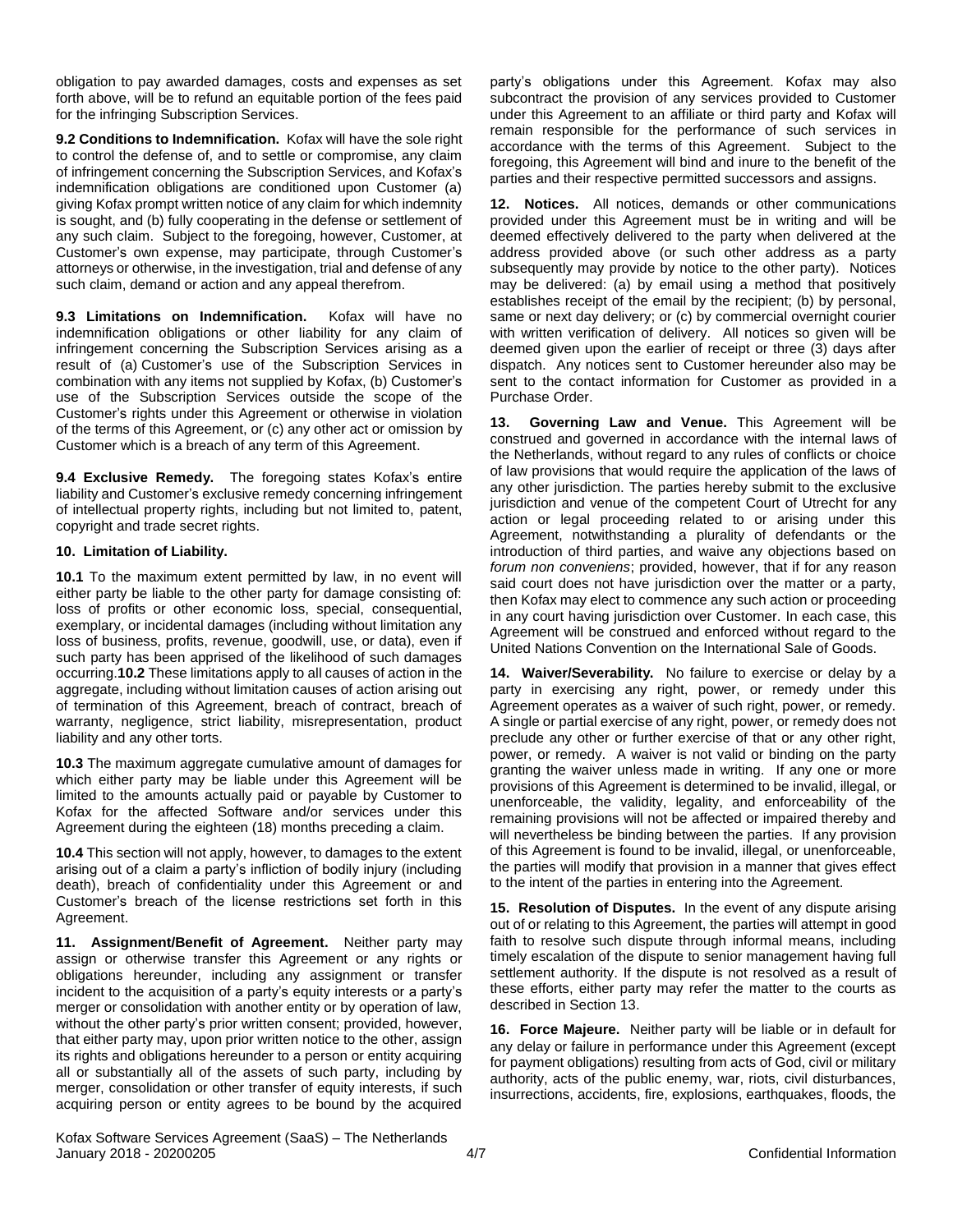elements, strikes, labor disputes or any causes beyond its reasonable control; provided that the party failing to perform in any such event will promptly resume or remedy, as the case may be, the performance of its obligations hereunder as soon as practicable.

**17. Non-Solicitation.** Neither party will hire or solicit for employment the other's employees for a period of two (2) years after completion of any services provided under this Agreement, or other termination of this Agreement, if earlier; provided, however, that nothing herein will preclude either party from hiring anyone who responds to a bona fide general advertisement for employment. Customer acknowledges that a breach of this provision and the resulting loss of an employee will cause irreparable damages to Kofax in an amount which is extremely difficult, if not impossible, to ascertain.

## **18. Complete Agreement.**

**18.1 Complete Agreement.** This Agreement, including all Sales Orders, SOWs and attachments referencing this Agreement, each of which are incorporated herein by this reference, constitutes the entire agreement between the parties with respect to the subject matter hereof. In the event of a conflict between the terms and conditions of this Agreement and those of a Sales Order or SOW, the terms and conditions of this Agreement shall prevail unless otherwise agreed in writing between the parties in such Sales Order or SOW. This Agreement supersedes and replaces all prior or contemporaneous understandings or agreements, written or oral, regarding such subject matter, and it will supersede any and all conflicting provisions of any other order document(s) between the parties.

**18.2 Other Terms.** All terms of any purchase order or similar document provided by Customer, including, but not limited to, any pre-printed terms thereon and any terms that are inconsistent or conflict with this Agreement, will be null and void.

**18.3 Amendment.** This Agreement may be modified or amended only by a written instrument signed by duly authorized representatives of both parties.

**19. Export Laws.** The Subscription Services are subject to United States export control jurisdiction, and may not be shipped, transferred, re-exported to any country or recipient, or used for any purpose prohibited by any applicable international and national laws that apply to the Subscription Services, including the U.S. Export Administration Regulations as well as end-user, end-use, and destination restrictions issued by the United States and other governments. Customer will not export or re-export Subscription Services without first obtaining the appropriate U.S. or foreign government export licenses.

**20. Audit.** Kofax, upon thirty (30) days written notice to Customer and not more than once during each calendar year during the term of this Agreement and once during the one (1) year period following the termination of this Agreement, may enter upon Customer's premises during Customer's regular business hours to audit Customer's use of the Subscription Services. Customer agrees to cooperate with Kofax's audit and provide reasonable assistance and access to Customer's systems and information. If pursuant to any such audit, Kofax discovers any excess or unauthorized use of the Subscription Services, Customer agrees to pay within thirty (30) days of written notification an amount equal to the sum of (a) the fees for the additional licenses necessary to license such excess or unlicensed use of the Subscription Services at Kofax's then current list pricing; and (b) if Customer's excess or unauthorized use of the Subscription Services exceeds 105% of the purchased use of the Subscription Services, all costs and expenses incurred by Kofax in conducting such audit. If Customer fails to pay such amounts within thirty (30) days of being invoiced for such amounts, Kofax may terminate this Agreement and Customer's use of the Subscription Services. Customer will be responsible for any of Customer's costs incurred in cooperating with any such audit.

# **21. Compliance with Laws and Data Privacy.**

**21.1 Compliance with Laws.** The parties agree to comply with any and all laws and governmental requirements that apply to their respective performance under this Agreement, in particular the General Data Protection Regulation (EU) 2016/679 ("GDPR"). Customer agrees that it is solely responsible for determining and complying with any and all laws and governmental requirements applicable or incident to Customer's use of the Subscription Services, including, without limitation, data protection laws affecting Customer's use or the retention of data, including any obligation to obtain consents related to any disclosure of personal data.

**21.2 Data Processing.** In case Kofax processes personal data of the Customer, as a data processor within the meaning of the GDPR, in the context of Customer's use of the Subscription Services, the Kofax's Data Processing Addendum applies.

# **22. Confidentiality and Non-Disclosure.**

**22.1 Confidentiality and Non-Disclosure.** Each party will maintain the confidentiality of, and agrees to use the same care to prevent disclosure of, the confidential information of the other party as it employs to avoid disclosure, publication or dissemination of its own information of a similar nature, but in no event less than a reasonable standard of care. The receiving party further agrees to use the confidential information of the other party only in connection with and in furtherance of the business transactions contemplated by this Agreement. The receiving party may disclose confidential information to its employees, directors, officers, affiliates, agents, subcontractors, attorneys, accountants or professional advisors, who have a need to have access to the confidential information in carrying out the business transactions contemplated by this Agreement; provided, the receiving party will inform such persons of the confidential nature of the confidential information and the applicability of this Agreement thereto, and will obligate and direct such persons to maintain the confidentiality of the confidential information, and otherwise to observe the terms of this Section 22. The receiving party acknowledges that improper dissemination of confidential information may cause irreparable damage to the other party and agrees that the other party will have available to it, in addition to any other remedy provided by law, the right to apply for mandatory injunctive relief to enforce compliance by the receiving party with the provisions of this Agreement.

**22.2 Exclusion.** Confidential information will not include information that (a) is or becomes publicly available other than through the receiving party, (b) is in the receiving party's possession at the time of disclosure, (c) is acquired by the receiving party from a third party, who provides the information without breaching any express or implied obligations or duties to the other party, (d) is disclosed by the receiving party with the other party's prior written consent, (e) is independently developed by the receiving party without reference to confidential information, or (f) is disclosed in response to a valid order, or request of a court or other governmental body; provided, however, that unless prohibited by law or regulation, the receiving party will first have

Kofax Software Services Agreement (SaaS) – The Netherlands January 2018 - 20200205 5/7 Confidential Information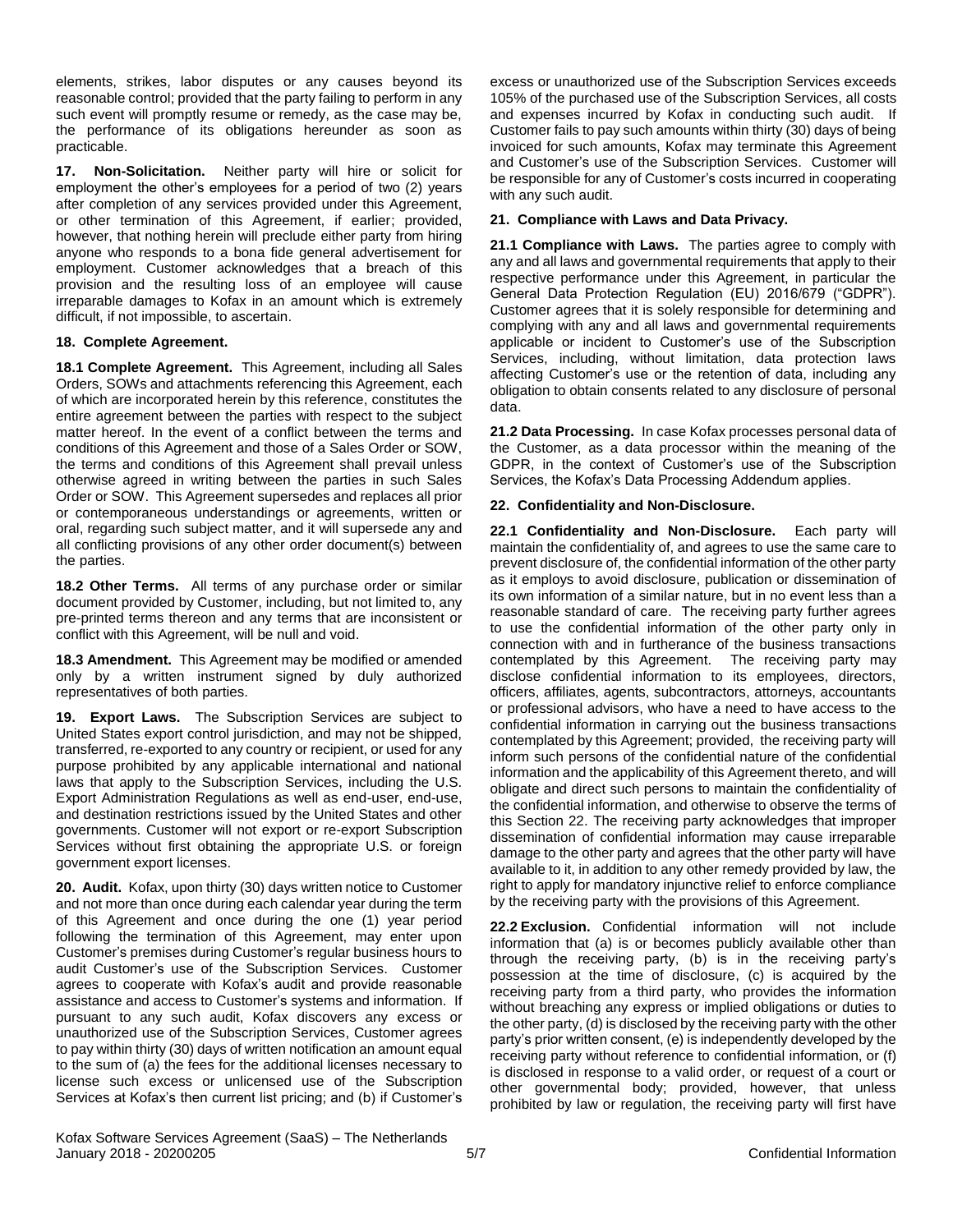given prompt notice to the other party of any such order, inquiry or request so that such party may seek an appropriate protective order.

**22.3 Ownership.** All confidential information disclosed by a party will remain the property of such party, and except as otherwise provided in this Agreement, the receiving party does not acquire any license, right, title or interest in such confidential information. Upon the termination or expiration of this Agreement the receiving party, upon the other party's written request will return to the other party or destroy all of such party's confidential information, including all media, documents, data, and copies thereof in its possession containing the confidential information, without retaining any copy or summary thereof, except as required by applicable mandatory law.

**22.4 Nondisclosure and Confidentiality Agreements.** The terms and conditions of this Section 22 will supplement the terms and conditions of any nondisclosure or confidentiality agreements entered into between the parties prior to the Effective Date, and the terms and conditions of this Section 22 will be interpreted, to the extent possible, to be consistent with the terms and conditions of any such nondisclosure or confidentiality agreement.

**23. Marketing.** In consideration for the rights granted to Customer under this Agreement, Customer agrees to timely and reasonably cooperate with Kofax's marketing efforts, including, without limitation, by: (i) providing references to prospective Kofax customers and industry analysts, including participating in reference calls with prospective customers and analysts, (ii) providing Kofax Customer marketing collateral and information, (iii) working with Kofax's marketing department to participate in a press release announcing Customer's purchase of Kofax's products and services, and (iv) prepare a Customer-Kofax success story, quote attributed to Customer, and/or testimonial video for use in a Kofax press release, tradeshows and/or posting to Kofax's website and/or other social media websites. Customer further authorizes Kofax to utilize Customer's trade names and logos in customer lists and, together with Customer's success story, quotes and testimonials, on Kofax's web sites and/or other social media websites, tradeshows, press releases, and other marketing and sales materials. Customer will provide print and display-ready Customer logos in electronic form(s) reasonably specified by Kofax. Customer further will execute and deliver to Kofax such further Customer consents and releases as Kofax from time to time may reasonably deem necessary to evidence Customer's agreements and authorizations as provided above.